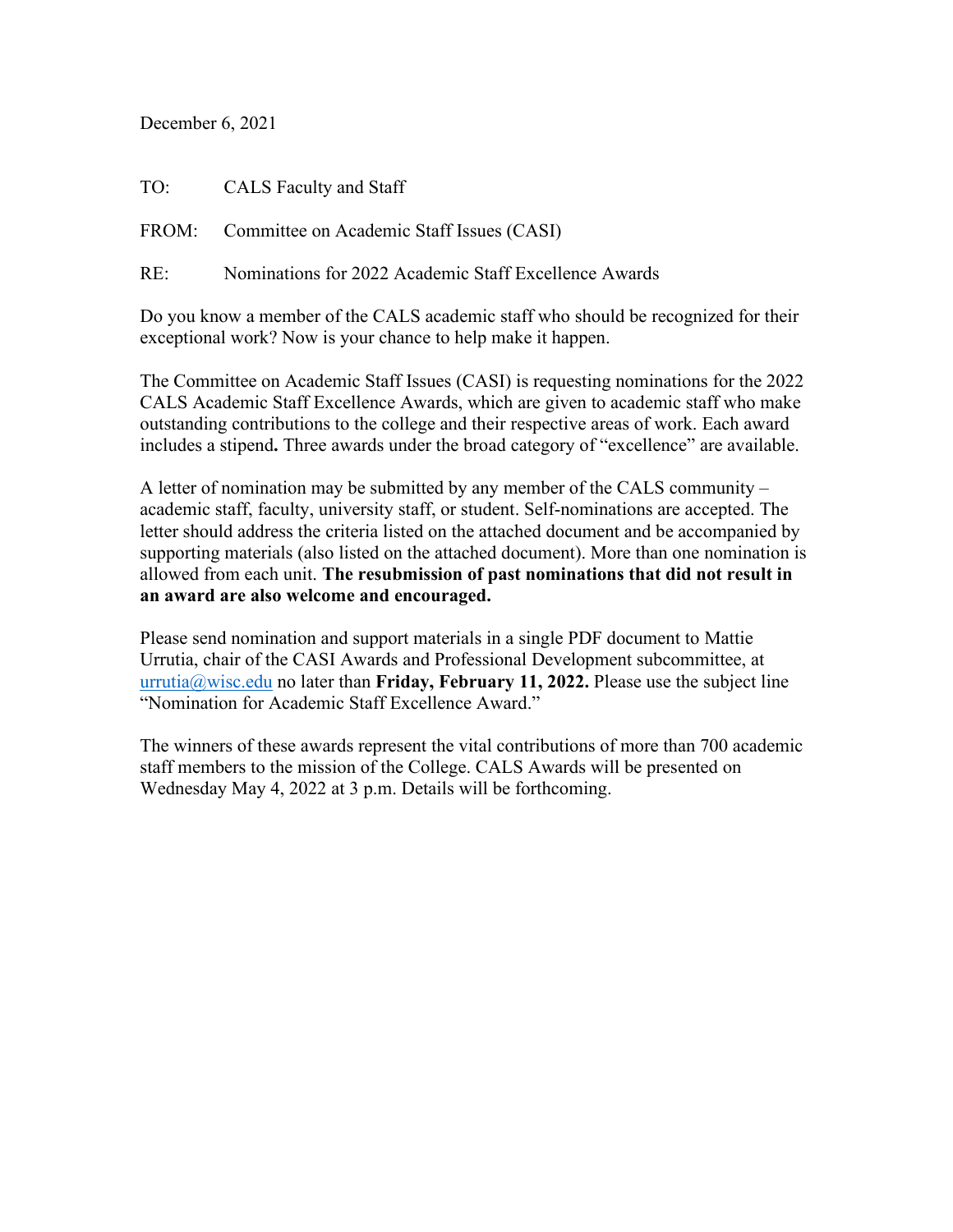# **COLLEGE OF AGRICULTURAL AND LIFE SCIENCES Academic Staff Excellence Awards**

### **Areas of Excellence**

We are accepting nominations for three awards in the broad category of "excellence." We encourage nominators to identify areas of excellence to highlight. Below are some examples of areas to consider. However, nominations are not limited to these categories and nominators can also recognize excellent achievement or performance in other dimensions. *Note: If you want to recognize excellence in teaching or advising, please consider submitting nominations for specific CALS awards for teaching and advising, such as the Spitzer Excellence in Teaching Award, the J.S. Donald Short Course Teaching Award, WALSAA Outstanding Advisor Award, and/or the Arthur J. and Ellen A. Maurer Extra Mile Award.*

#### **Research**

This area recognizes academic staff who conduct or support the research mission of CALS. Many academic staff serve as principal investigators or as project research personnel and perform critical research functions to produce new knowledge, methodologies, and applied practices that serve CALS, UW-Madison and the State of Wisconsin.

#### **Leadership**

This area recognizes academic staff who are engaged directly in leadership positions or demonstrate leadership in other ways, such as facilitating provision of services or taking the initiative to improve organizational operations. Many academic staff direct facilities, manage business services or ensure the smooth functioning of classrooms, laboratories, libraries, student services and academic departments and play a critical role in ongoing operations in CALS.

#### **Service**

This area recognizes academic staff who consistently go above and beyond the scope of their duties and demonstrate outstanding sustained service and dedication to their individual units or to the college. Many academic staff serve on college or university committees, engage in activities or initiatives that build community, serve as the public face of CALS units and provide extraordinary commitment to the greater university community.

#### **Outreach**

This area recognizes academic staff who play a key role in the state, national, and international outreach mission of CALS. Many academic staff engage in the "Wisconsin Idea" in their work and enhance the economic vitality, cultural and social lives of Wisconsin communities by sharing knowledge, technologies, and skills and play a key role in the on- or off-campus outreach that reflects the public service mission of the college.